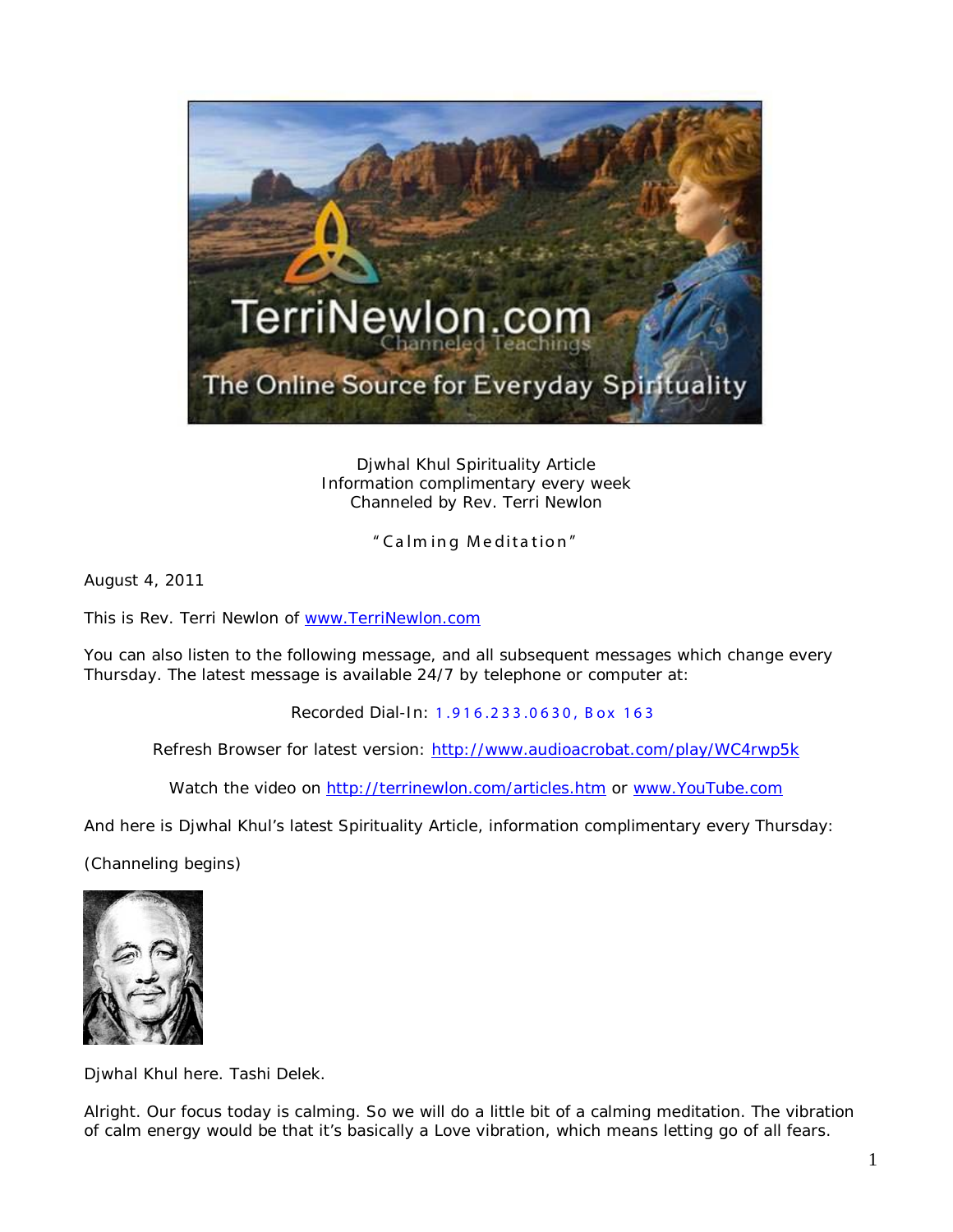Similar energies: worry, anxiety, anger or angst, etc., and then allowing the vibration of Love to bring a calm serene energy. This is something much needed right now and a good thing to practice on an ongoing basis.

Reminder that one of the best things that you can use for releasing fear is a homeopathic called Aconitum Napellus and it is best in its 30X potency. It might say for cold and fevers on the bottle but essentially it also pulls terror out of the cellular structure and that … that is Rainbow joining us. She has been over here giving kisses so the Rainbow cat is with us.

The Aconitum Napellus 30X pulls terror out of the cells, even old terror, recent terror, any kind of fear, known and unknown, identified and unidentified. So you can maybe even just take a pellet every now and then, certainly after anything that is challenging or when you begin to worry.

Also want to practice being in the present moment because that is where life is peaceful.

Alright so for the calming meditation. Once again also strengthening the Third Eye, we're going to see a spiraling motion coming into the Third Eye center, so kind of a coil or spring of energy coming into the Third Eye center, and then we want to see it ripple calming energies through the body, just like putting a pebble in a pool of water. It is a very gentle rippling effect. So it starts at the Third Eye especially now that we have Mercury retrograde in Virgo, we are going to be seeing a lot of overactive mental energy.

So again a spiral coming into the center of the forehead and then creating a ripple of calm energy and see if you feel it rippling outward as you work with the energies. Very quick, very simple and can be repeated several times per day.

Also you can use affirmations like "I AM calm and centered". Perhaps also "I choose quiet calm energy. I choose quiet calm energy."

Alright. As always, thank you and my love to you,

Djwhal Khul

Channeled by Rev. Terri Newlon [www.TerriNewlon.com](http://www.terrinewlon.com/)

(Spirituality Article, Transcribed by Micheline Ralet)

Training for Modern Mystics [Channeled Teachings for Everyday Spirituality](http://www.terrinewlon.com/)

© 2011 All Rights Reserved – Terri Newlon Inc.

Join our e-newsletter and get complimentary Spirituality Articles information every week.

Continuously Upgraded custom designed long distance ethers broadcast for anyone seeking Spiritual Enlightenment. Great for World Servers. Economically priced. [http://terrinewlon.com/events\\_sessions.htm](http://terrinewlon.com/events_sessions.htm)

About Reverend Terri:

Terri Newlon is a world renowned spiritual teacher and conscious voice channel for Ascended Master Djwhal Khul. Djwhal Khul has worked through numerous channels, including Madam H.P. Blavatsky and Alice A. Bailey, and is well known to spiritual students. His work through Terri began